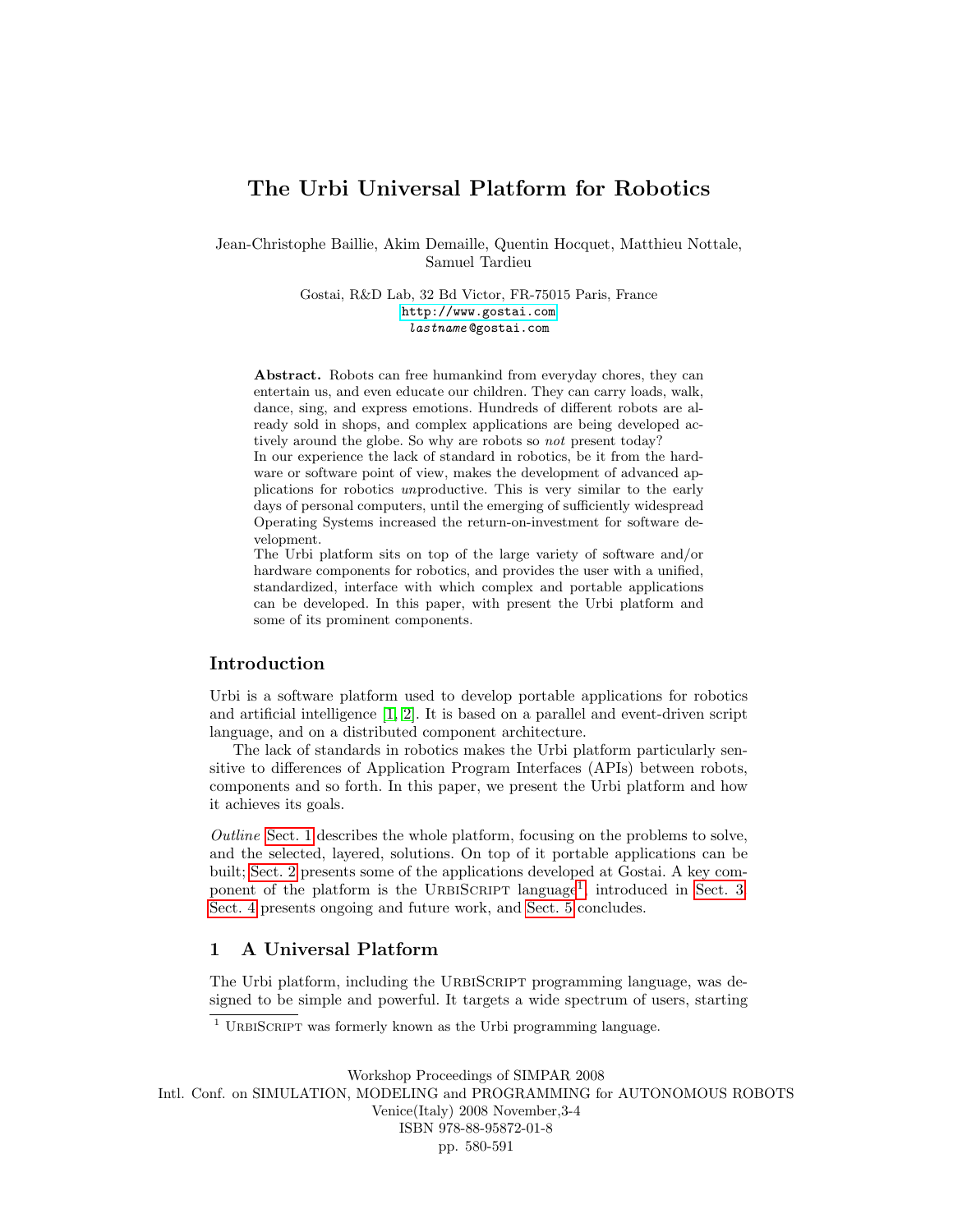

The Urbi server is on top of the Operating System (OS) to abstract from (computer) hardware idiosyncrasies, yet it may be deployed bare-board. The Urbi server (the central rounded-box) is composite: (i) the Urbi engine and the kernel [\(Sect. 1.1\)](#page-1-0) abstract the Central Processing Unit (CPU) and OS, and (ii) robotics or algorithmic components are unified using the UObject API [\(Sect. 1.2\)](#page-2-0). Differences in conventions (clockwise? anticlockwise?), units etc. are addressed in [Sect. 1.3.](#page-3-0) The intrinsically concurrent and event based nature of robotic software is fully integrated in the Urbi platform, including in the URBISCRIPT programming language [\(Sect. 1.4\)](#page-3-1).

<span id="page-1-1"></span>Fig. 1. The Urbi platform components

from children willing to customize their robots, up to researchers who want to focus on complex scientific problems in robotics rather that on idiosyncrasies of some robot's specific API.

As such, the Urbi platform has already reached its goal: its youngest known users are about twelve years old, using URBISCRIPT a hobbyist won a Sony "best Aibo dance" prize, and dozens of universities throughout the world develop advanced research in robotics using it.

Several challenges stand in the way of ease-of-use, starting with the need to cope with a wide range of architectures. The platform was structured to cope with the lack of proper standards for robotics, and to be simple yet powerful. A bird-eye view of its architecture in presented in [Fig. 1,](#page-1-1) and the following sections detail the various components.

### <span id="page-1-0"></span>1.1 Computer Components

To gain CPU independence, URBISCRIPT runs on top of the Urbi Virtual Machine (UVM), which is part of Urbi server: to port URBISCRIPT to a new architecture, the UVM only needs to be adapted. The UVM is tailored to work with local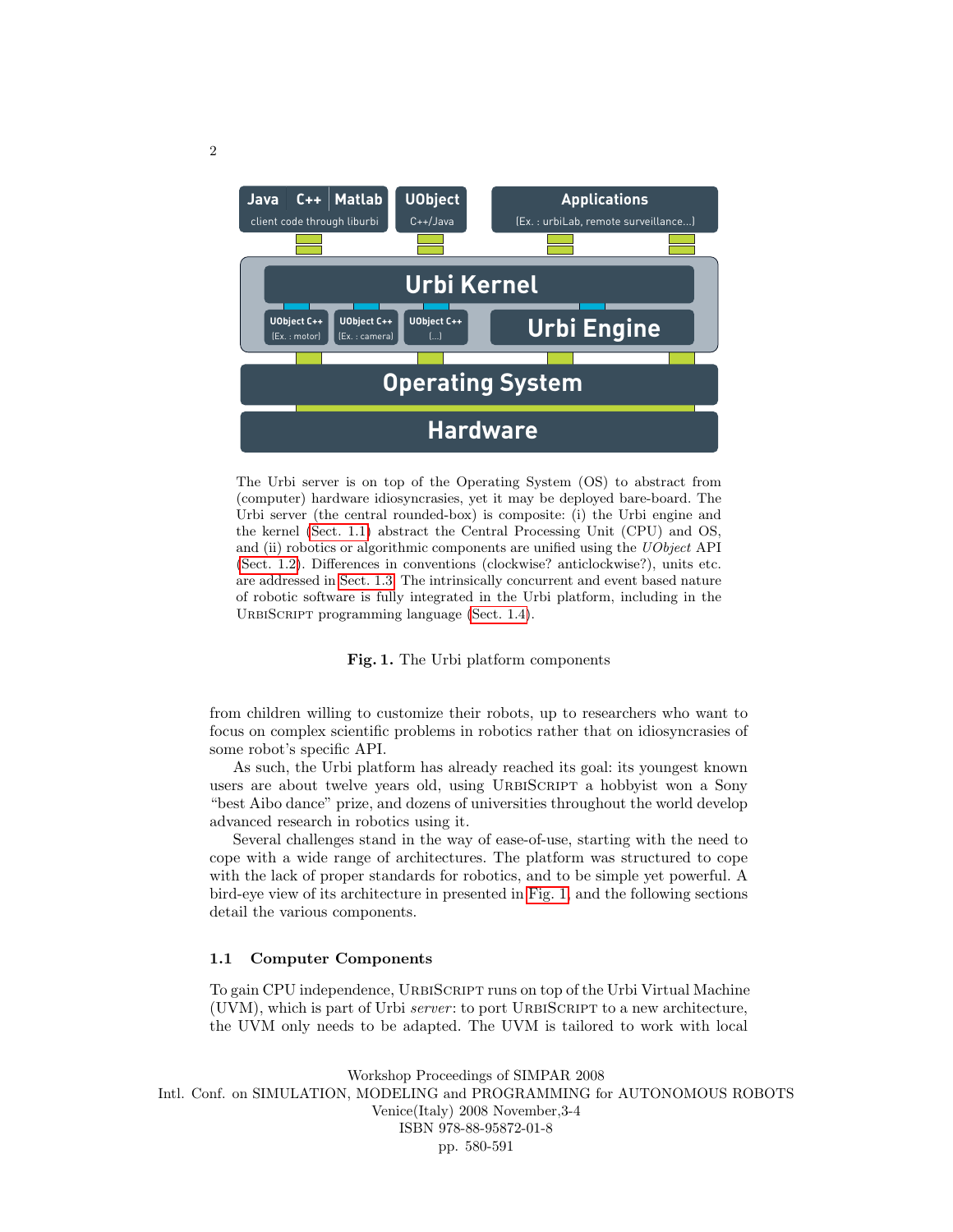components, or device drivers, developed in low-level languages. URBISCRIPT is a scripting language: it was designed to develop high-level algorithms and behaviors from smaller components. For instance, computer-vision primitives are expected to be tailored for a specific robot and written for instance in C++, while URBISCRIPT is suitable to implement reactive behavior based on vision.

The Urbi platform relies on engines to interact with the underlying operatingsystem. Primitive services such as the UVM are provided by the Urbi kernel, which is a generic library. It is the engine that makes it a complete and runnable Urbi server. The engine launches the main loop and provides a few systemdependent core information to the server, such as time. Thanks to this modeling, the Urbi server can be ported very simply to a wide range of environments (embedded systems, robots, simulators, . . . ).

### <span id="page-2-0"></span>1.2 Robotics Components

The diversity of hardware components in robots is another source of complexity. In the Urbi platform, it is addressed by the UObject architecture. It installs a standard API on top of low-level device drivers (sensors, actuators, motors and so forth) and of software components (computer vision, voice recognition etc.). Thanks to this API and its associated middle-ware architecture, low-level and/or high-level components can communicate simply, and interact with URBISCRIPT programs. Existing  $C/C^{++}$  libraries are easily made usable from URBISCRIPT, and specific code can be written to take advantage of Urbi features such as event-driven programming, timers and variable change notifications. The UObject API can also be used to handle complex data flow between multiple software components thanks to callback functions that are notified when any variable is accessed (read and/or write). The UObject API maximizes code reuse: if a robot is built from off-the-shelf components, so is the Urbi server.

UObjects can either be plugged into the server, ensuring maximum reactivity, or be standalone remote processes. Remote UObjects can be local, running on the very robot, or on some slave computer. In the former case the server is protected from faults in the components, and in the latter case, CPU intensive computations can be handled by auxiliary machines. Therefore, before deploying it on a robot, the Urbi server is dimensioned, depending on the available resources.

Thanks to these abstractions the server does not know whether it is running on an actual robot, or a simulation thereof. URBISCRIPT programs run seamlessly on robots and simulators such as Webots [\[6,](#page-11-2) [12\]](#page-11-3). Developing robotic applications without simulators is virtually impossible. They considerably speed-up the development process: they are cheap and reproducible as opposed to robots that can be very expensive apiece, test suites are easier to write and to automate, etc. They don't even require the robot itself to exist: they provide a means to examine the behavior of a robot during its design.

Low-level consistency, while necessary, is not sufficient to maximize the portability of high-level applications.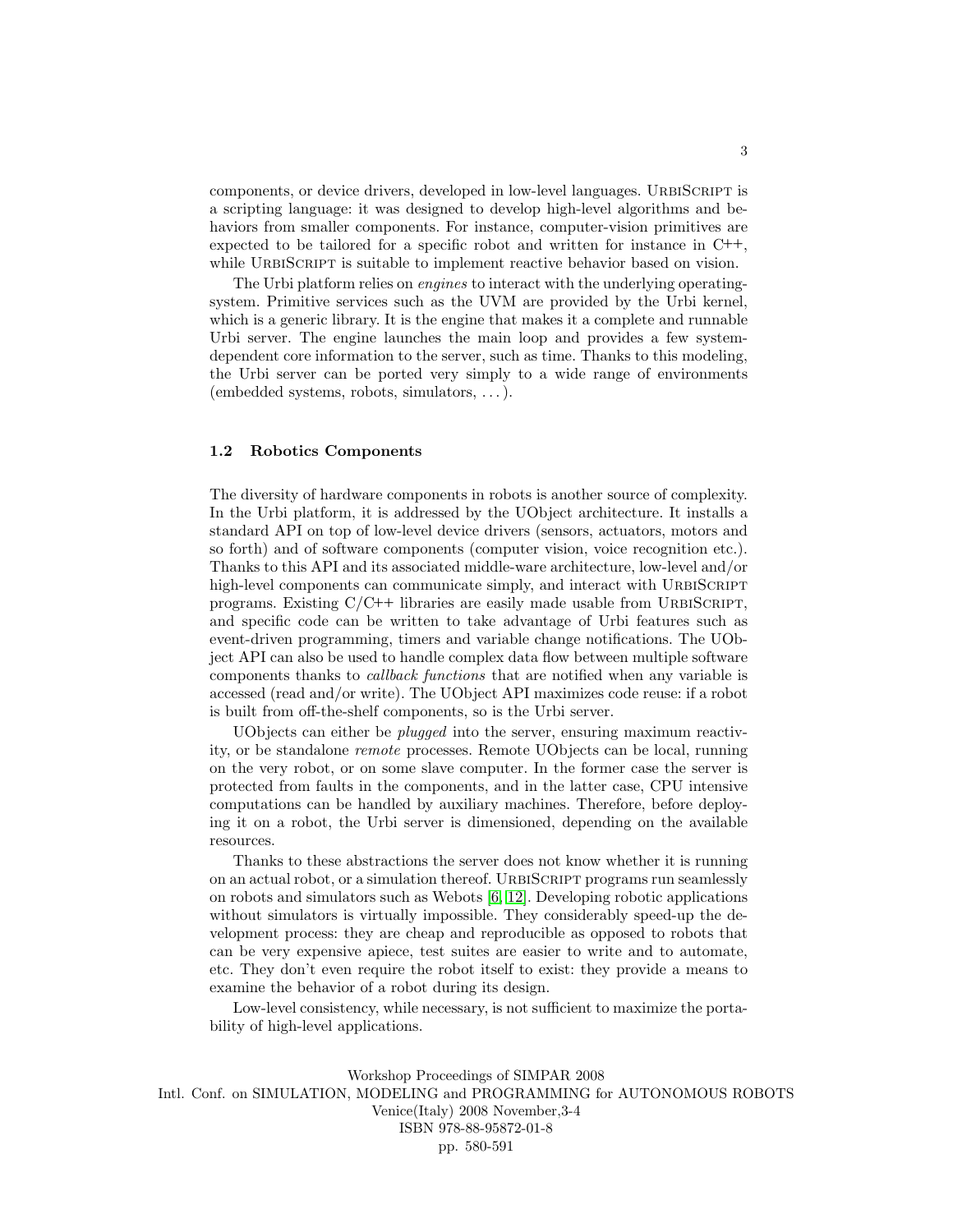#### <span id="page-3-0"></span>1.3 High-level Universality

One can expect a dramatic increase of the market of hardware and/or software components for robots: motors, sensors, text to speech, voice recognition, navigation, face recognition. . . to name a few. To cope with this variety, the Urbi Naming Standard defines common interfaces (or facets) and naming scheme that must share the UObjects for equivalent components. Thanks to this abstraction, the customer is free to select a particular component seller depending on his own criteria.

Subtle differences between components can ruin a multi-million-dollar project [\[13\]](#page-11-4). To avoid this, unit support is developed in URBISCRIPT. The Urbi Naming Standard also defines the orientation axis and so forth, to standardize measurements and actions. This document also defines the names and interfaces of limbs and organs for usual robot anatomies: legs, fingers, heads, joints, sensitive skin, accelerometers, gyroscopes etc.

These abstraction and standardization layers allow the development of portable applications (on sufficiently similar robots). Games or utilitarian applications are being developed at Gostai: UrbiLab [\(Sect. 2.2\)](#page-5-1) to create elaborate remote control for any robot, remote surveillance, educative application etc.

#### <span id="page-3-1"></span>1.4 Concurrent and Event Driven

Traditional programming languages follow a sequential execution model. Code is executed one statement after the other, ultimately leading to the expected result. Even when threads are used, the code running in each thread follows a strict iterative scheme, and their interaction may be difficult to describe [\[7\]](#page-11-5).

Robots are designed to evolve in the real world: while they are moving around, they need to be aware of their environment and its possible brutal changes. Unpredictable events such as an animal crossing the robot path need to be asynchronously and timely acted upon. While traditional programming languages typically offer limited asynchronous capabilities through signals and callbacks, the Urbi platform integrates them at the heart of the execution model, and the URBISCRIPT language provides the user with short and intuitive constructs, which we will describe in [Sect. 3.2](#page-7-0) and [3.4.](#page-9-0)

### 1.5 Clients/Server Architecture

Like other environments such as Player/Stage [\[10\]](#page-11-6), the Urbi platform features a client/server architecture. Several clients (human users, remote components, ...) can interact simultaneously with the server, via URBISCRIPT commands. This is easily achieved since the server has concurrency built-in features made available in URBISCRIPT, and thanks to the event-driven nature of the language. The communication protocol is based on a restricted subset of URBISCRIPT. The liburbi library provides an API to the middle-ware and communication layer.

This server architecture has several advantages.

Several (human) users can evaluate code simultaneously on the same server. They can share the control of a robot, or to let one user move it around while another uses the camera feedback. This make URBISCRIPT more "interactive" than

Workshop Proceedings of SIMPAR 2008 Intl. Conf. on SIMULATION, MODELING and PROGRAMMING for AUTONOMOUS ROBOTS Venice(Italy) 2008 November,3-4 ISBN 978-88-95872-01-8 pp. 580-591

### 4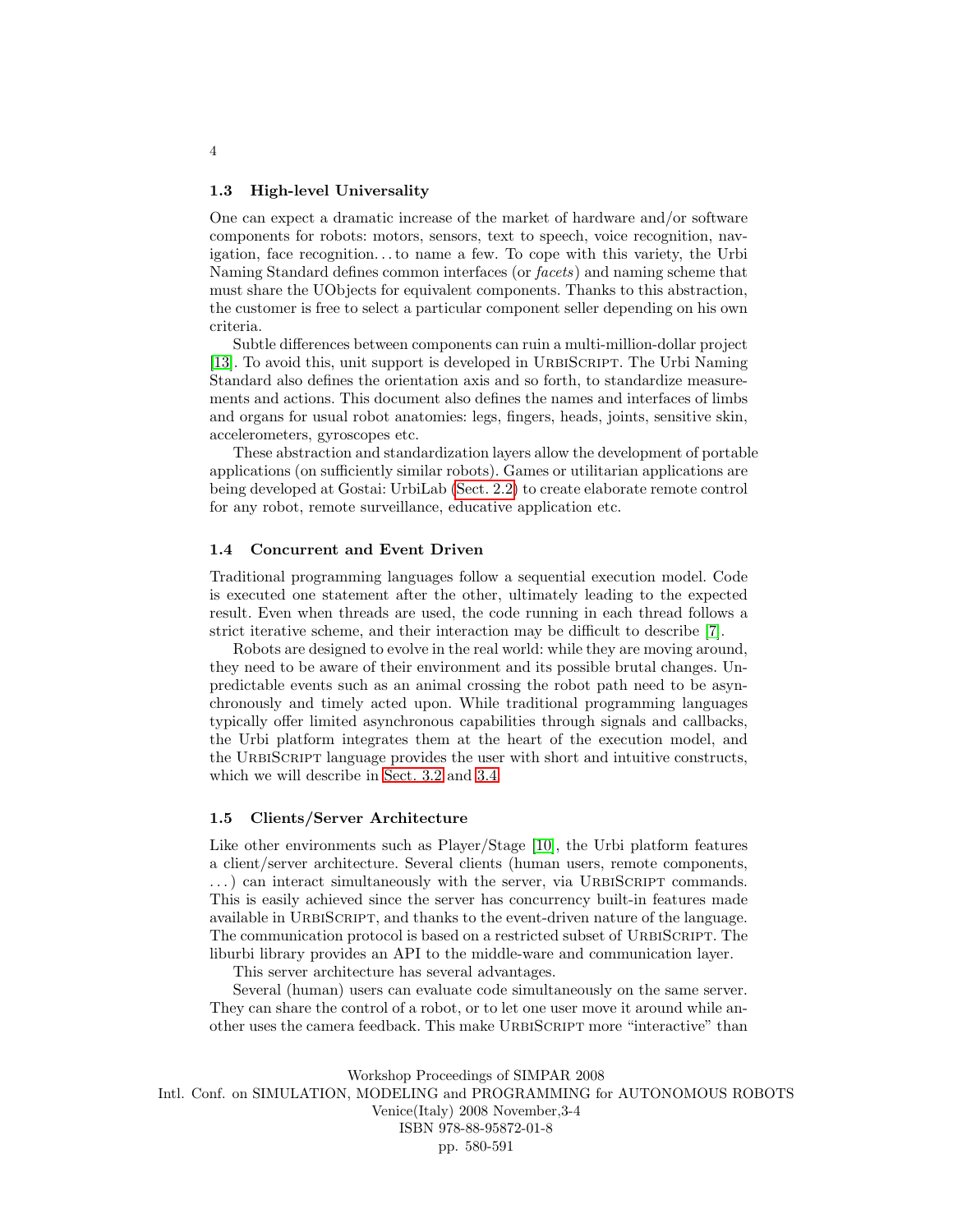

<span id="page-4-1"></span>Fig. 2. The UrbiLive behavior editor

most other interpreted languages: while scripting languages are usually geared toward writing scripts, URBISCRIPT is designed to be used directly interactively to control robots. It behaves like a remote shell (an interactive command-line interpreter) used to command robots at distance.

It is also the C/S architecture that allows to support remote UObject components compiled as autonomous applications: they are simple clients. They connect to the server, issue commands and retrieve results.

Using the Urbi communication library, one can connect various kinds of programs to the server that act like interfaces. Complex applications that interact with an Urbi server are be developed, sending commands and exchanging values. For instance, Gostai develops several Graphical User Interface (GUI) to program or remote-control a robot (see [Sect. 2\)](#page-4-0).

Thanks to bindings of the Urbi communication library in various languages, Urbi is open to environments such as Java, MATLAB, and Python. Although the Urbi platform makes a special place to  $C++$  and URBISCRIPT, one does not need to know these languages to program robots or components.

## <span id="page-4-0"></span>2 Top-Level Applications

Thanks to the server architecture, complex applications can interact transparently with an Urbi server. This enabled Gostai to develop several powerful graphical applications that ease interaction with robots.

### 2.1 UrbiLive

UrbiLive [\(Fig. 2\)](#page-4-1) is a behavior editor. One graphically composes and chains actions depending on external events in a graph-set similar fashion. Behaviors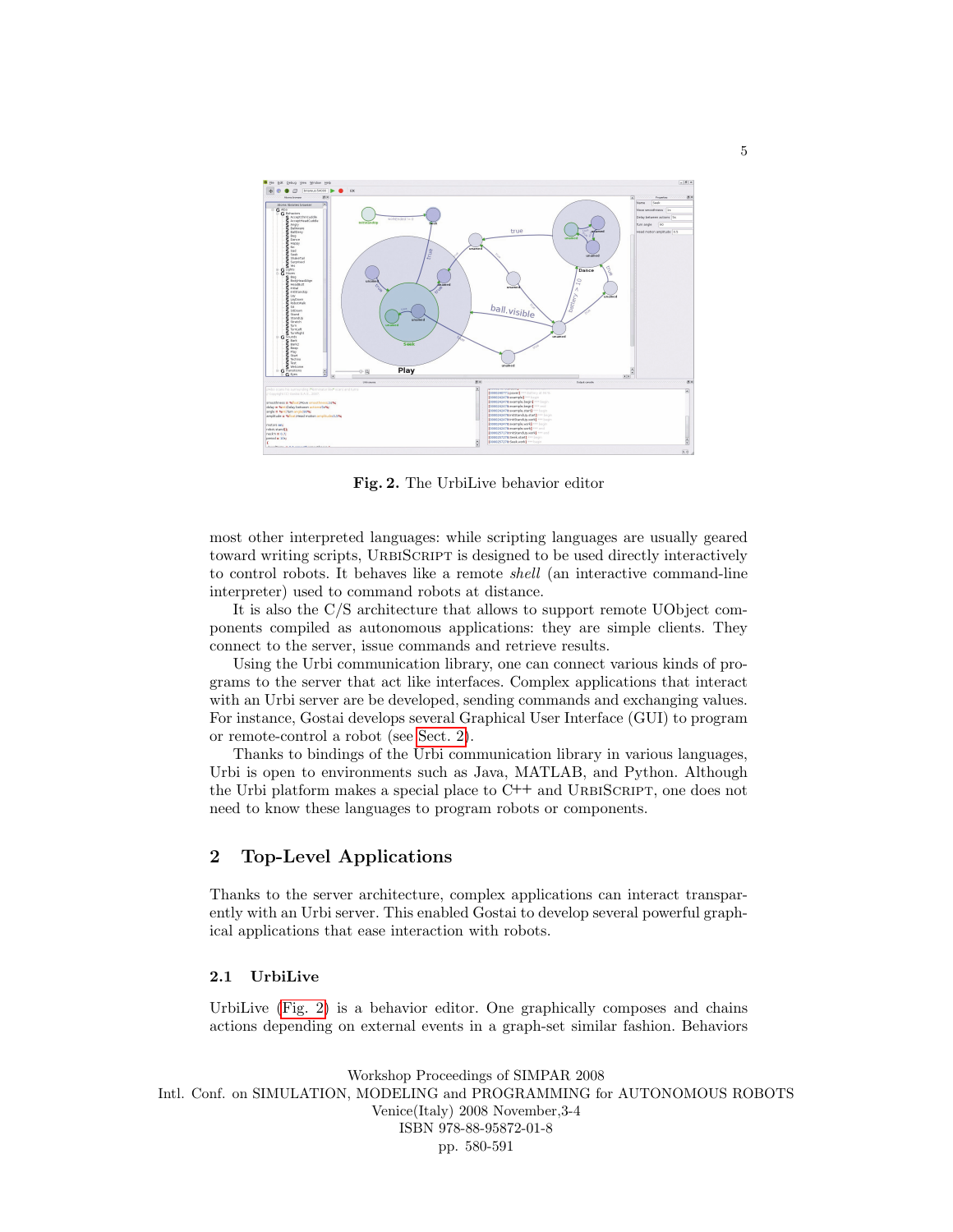are represented by directed graphs whose vertices are actions and edges are transitions labeled by events. The behavior starts in a given node, and executes its action. When one of the conditions on the outgoing edges is verified, the transition is made and the action of the activated node is executed, and so on.

The graphs are hierarchical: every node can contain subgraphs, every action can be decomposed into a graph. Several states can be active simultaneously, for instance in several subgraphs of the current node. This makes designing highlevel concurrent, event-driven behavior easier.

Under the hood, UrbiLive is a standard client connected to an Urbi server, as a human would be. It simply generates URBISCRIPT code for the input graph, and sends these commands to the server.

### <span id="page-5-1"></span>2.2 UrbiLab

UrbiLab [\[5\]](#page-11-7) is a graphical Urbi server inspector and effector. It enables to represent and arrange as graphical widgets Urbi values to monitor and modify them. It can be used to create remote controls for robots, including video feedback and motors controls. Every widget is related to one or several variables in the Urbi world. Behind the scene, UrbiLab is a regular Urbi client. Thanks to serialization and introspection, it can inspect and modify Urbi values.

### <span id="page-5-0"></span>3 The UrbiScript Programming Language

Much of the power of the Urbi platform comes from its architecture, and its language, URBISCRIPT. Of course there are already too many programming languages, so why a new one? Why not extending an existing language, or rely on some library extensions. While this debate is beyond the scope of the paper, several observations must be made.

First, Domain Specific Language (DSL) are gaining audience because they are much more productive than the library-based approaches. No one would consider managing a database without a DSL such as SQL. Today, research is very active to embed SQL within general purpose languages to improve security, to expose new opportunities for domain-specific optimizations and so forth. Second, programming robots requires a complete rethinking of the execution model of traditional programming languages: concurrency is the rule, not the exception, and event-driven programming is the corner stone, not merely a nice idiom. These observation alone justify the need for innovative programming languages. Yet, programmers are usually, and for good reasons! reluctant to learn new languages. This is why URBISCRIPT is trying to stay with the (syntactic) spirit of some major programming languages: C++, Java, JavaScript etc.

Not only is URBISCRIPT designed to write robotic applications and to interactively control robots, it is also the foundation of the communication protocol on top of which is built the client/server architecture.

In the following interactive session examples, lines starting with [00000000] are answers from the server; the others were entered by the user.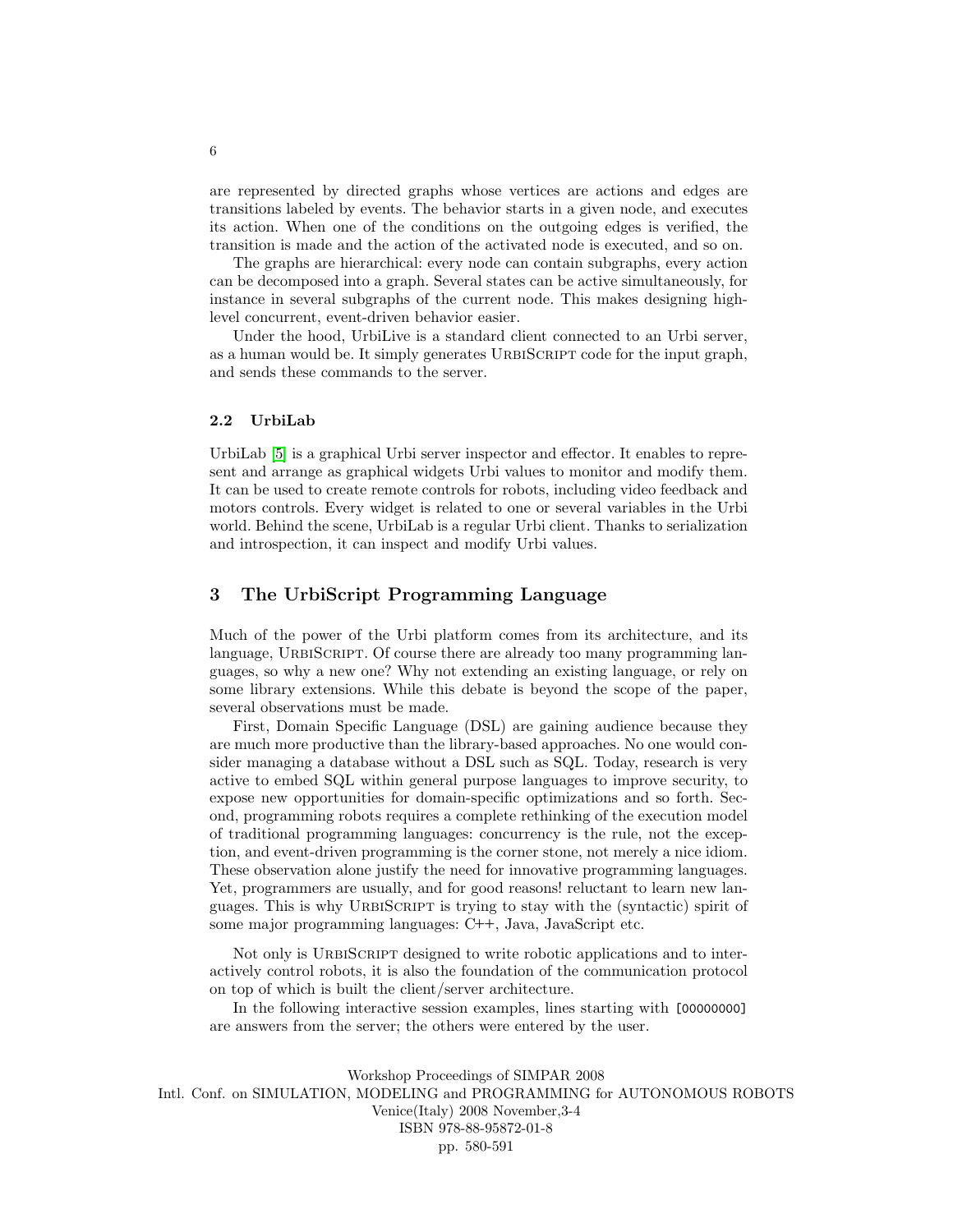### 3.1 Prototype-Based Object-Oriented Language

With respect to the syntax, URBISCRIPT belongs to the C family: it is inspired by  $C, C++,$  Java, and so forth. URBISCRIPT is dynamically typed, introducing variables does not require to make their type explicit.

Functions are first-class entities: they behave like ordinary values. They can be assigned to variables, passed as arguments to functions and so forth. URBIScript supports *closures*: functions can capture references from their environment, then later use those references to retrieve or set their content.

URBISCRIPT is an Object-Oriented Language (OOL): values are *objects*. An object is composed of a list of prototypes (parent objects) and a list of slots. A slot maps an identifier to an object. URBISCRIPT is prototype-based, or classless, like Self [\[9\]](#page-11-8), Io [\[3\]](#page-11-9) and others. In class-based OOL, classes are templates that describe the behavior and expected members of an object. They are instantiated to create a value; for instance the Point class serves as a template to create values such as one  $= (1, 1)$ . The object one holds the (dynamic) values while the class captures the (static) behavior. Inheritance in class-based languages is between classes. In classless languages instantiation is replaced by cloning: an object serves as a template for a fresh object. Inheritance relates objects.

URBISCRIPT is fully dynamic. Objects can be extended at run-time: prototypes and slots can be added or removed.

```
var one = Object. clone(); var one.x = 1; var one.y = 1;
function one asString () { return " (" + x + ", " + y + ")"; };
one ;
[00000000] "(1, 1)"
one . protos ;
[00000000] [<0bject>]
```
Operators are functions that have special syntactic properties: they are prefix, infix or suffix, and obey to associativity and precedence rules.

```
// Truncate strings longer than len.
function String.operator/(len) {
  if ( size () < len )
    return this
  else
    return this [0, \text{len}] + " \dots";
};
```
URBISCRIPT features *introspection*: objects can be examined and modified at run-time.

```
one . slotNames ;
[00000000] ["*", "+", "assign*] "asString", "y", "x"]
for (var s in one.slotNames)
  echo(s + " = " + one.getSlot(s).asString() / 14);[00000000] *** "* = function (rhs)..."
[00000000] *** "++ = function (rhs)..."
[00000000] *** "asString = function () {\n_..."
[00000000] *** "y = 1"
[00000000] *** "x = 1"
```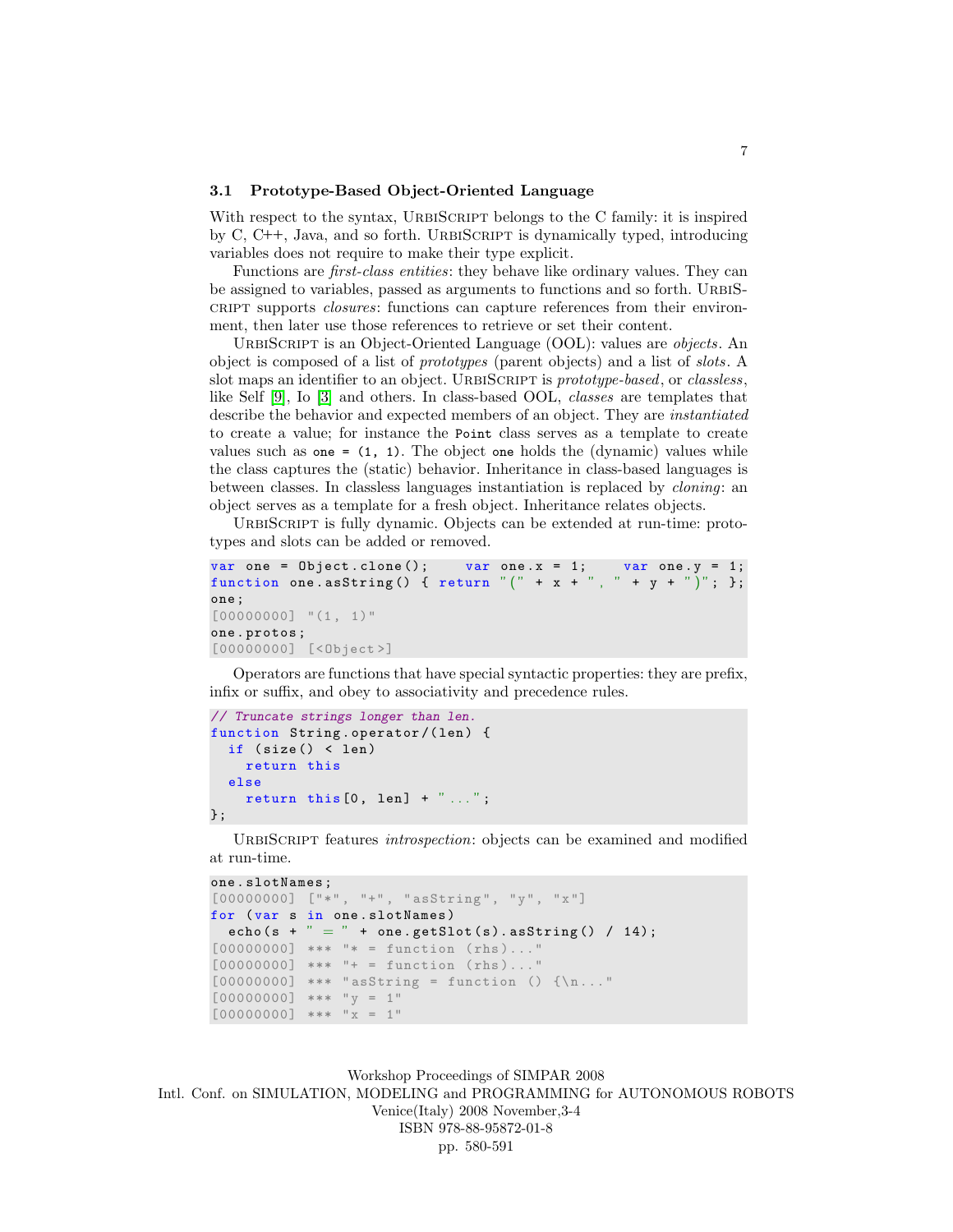#### <span id="page-7-0"></span>3.2 Concurrency Support

URBISCRIPT has been designed from the beginning as a concurrent language. Many threads may be run in parallel, and a global scheduler takes care of giving each one its fair share of time.

Every code block may be dynamically marked with one or several tags; actions on tags allow to freeze, unfreeze or stop code execution. Tags are the basis of every flow control operation in UrbiScript. Constructs such as return, break, continue, and exceptions are implemented using tag operations.

The following code snippet ensures that the call to f will either terminate in less than maxdelay or will return nil and print a message if it takes longer:

```
// Implement the functionality of the built-in ''timeout'' construct.
function timeOut (f, maxdelay) {
  var checker = new Tag();
  checker : {
    // Setup the guard in a background thread (using '','').
    { sleep ( maxdelay ); checker . stop ()} ,
    return f (); // Call the user-provided function.
  };
  // We are here because ''checker'' has been stopped.
  echo ("The computation has been interrupted");
  return nil ;
};
```
The statement run in background, launched with a comma at its end, is also subject to being killed through the checker tag, thus aborting it if the call to f terminates before the allotted time-span.

The Urbi scheduler has been designed to handle many parallel threads of control through the use of coroutines. Coroutines are light threads with their own stack and execution pointer implemented as a library, and they are commonly used in modern interpreted languages such as Io [\[3\]](#page-11-9). They allow the use of the Urbi kernel on robots whose operating system does not provide support for multiple processes or kernel threads.

Multiple prioritized tasks can run concurrently in the same Urbi kernel. Tasks are either created explicitly by the user or implicitly by certain constructs, such as timeout which provides as a built-in the functionality demonstrated in the previous example. URBISCRIPT also offers high-level objects such as *semaphores* and barriers in the core language to synchronize concurrent access to shared data.

In addition, the user can indicate that several computations must occur in parallel and wait for all of them to terminate by using the & separator:

```
// Execute ``f'', ``g'', and ``h'' in parallel, then ``u''.
f () & g () & h ();
u ();
```
### 3.3 Time Management

URBISCRIPT enables to write very simply time-related code, thanks to parallelism separators and other primitives. It provides many constructs to execute

Workshop Proceedings of SIMPAR 2008 Intl. Conf. on SIMULATION, MODELING and PROGRAMMING for AUTONOMOUS ROBOTS Venice(Italy) 2008 November,3-4 ISBN 978-88-95872-01-8 pp. 580-591

### 8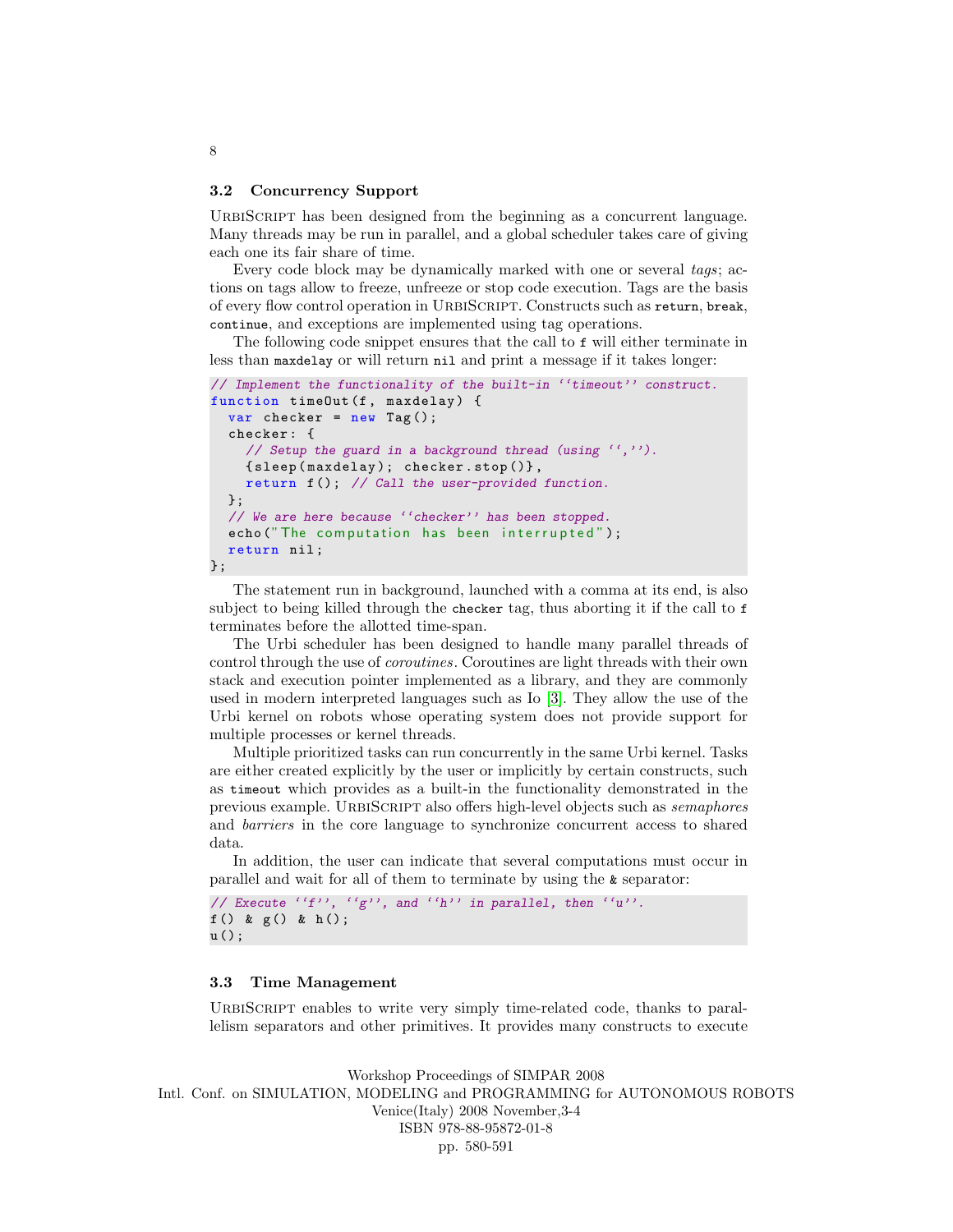code at given intervals, with a timeout, . . . However they are not primitives and can be expressed directly in Urbi, as shown in the timeout example.

The URBISCRIPT standard library provides assignment modifiers to generate trajectories, which is very useful when manipulating motors for instance.

```
// Move to position 10 in 5s.
motor.val = 10 time: 5s;// Move to position 0 with a maximum acceleration of 0.1 unit/s^2.
motor.val = 0 acc: 0.1;// Oscillate around 1 with period \pi and amplitude 5.
motor.val = 1 sin:pi amp1:5;
```
The URBISCRIPT standard library provides smooth tests, which for instance can test whether a condition is true for a given duration, which is very useful to filter out noise.

```
// React when the sensor value is greater than 10 for at least 1 second.
at (sensor > 10 \sim 1s)
  react ();
```
Timeout example When programming interactive behaviors, one very common need is to perform an action with a given timeout, or an action that must be executed periodically. While this is often painful to write in classical languages, it can be written very simply in URBISCRIPT thanks to temporal separators:

```
// ''timeout (maxdelay) action'' executes ''action'' and aborts it
// if it takes longer than ''maxdelay'' to execute. This builtin is
// similar to the ''timeOut'' function defined in an earlier example.
function f() {
  sleep(1s);
  echo ("f is terminating");
};
// Test it.
timeout (2s) f(); \frac{1}{s} // No timeout, (f') terminates.
[00000000] *** f is terminating
timeout (500ms) f(); // Timeout triggered, '(f') is aborted.
// ''every (delay) action'' executes ''action'' every ''delay''.
timeout (2.5s) { every (1s) f (); }; // Will execute three times.
[00000000] *** f is terminating
[00000000] *** f is terminating
[00000000] *** f is terminating
```
Many more URBISCRIPT constructs allow the user to mix time-based and event-based programming. Using them, complex applications with numerous concurrent behaviors can be written painlessly.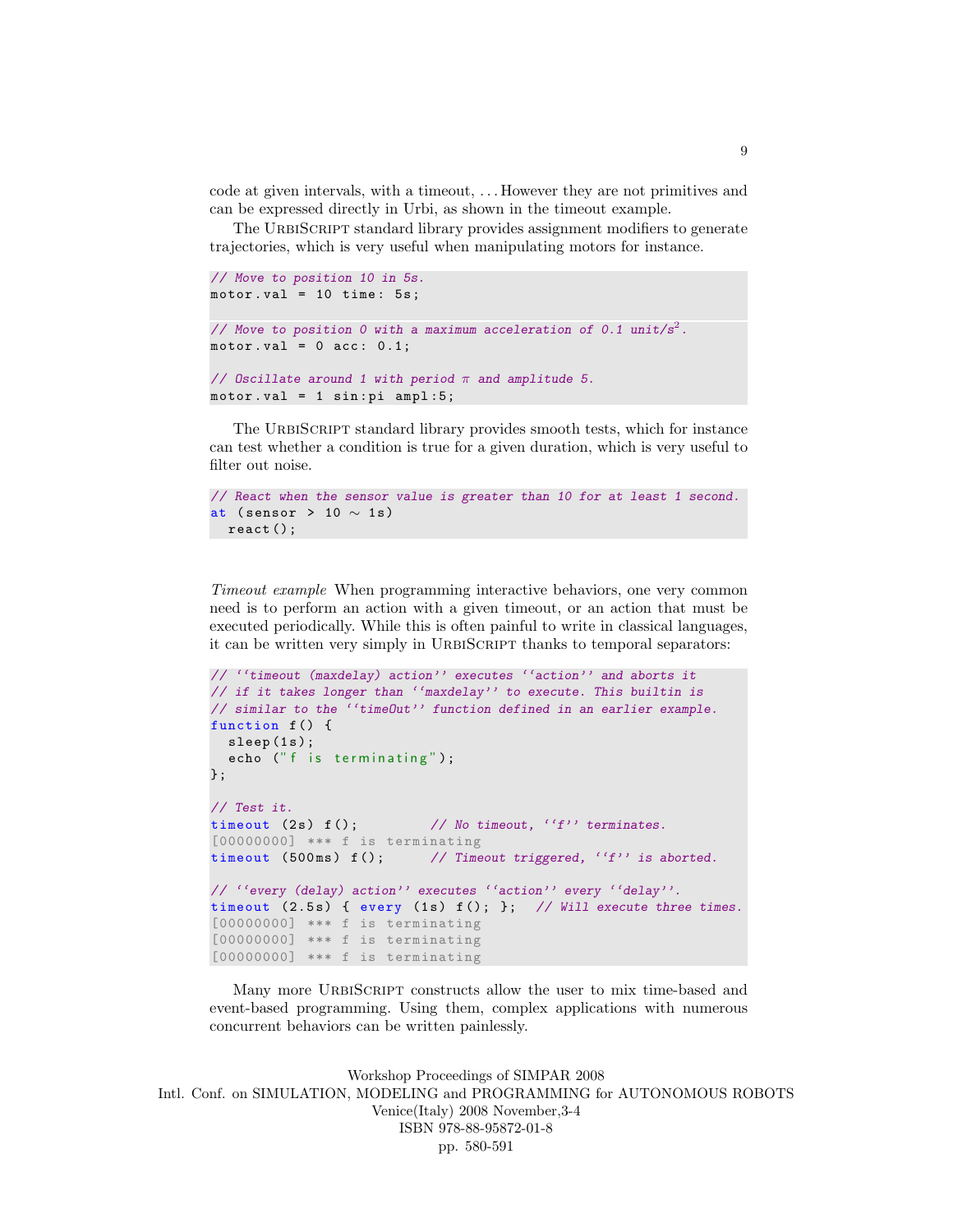### <span id="page-9-0"></span>3.4 Event Driven Communication

To accompany its concurrency features described in [Sect. 3.2,](#page-7-0) the Urbi kernel offers a full-featured events mechanism. The user can define any number of events, and install event handlers that will be executed when the corresponding event is emitted.

Events can carry values that will be matched against patterns given in the event handlers; the corresponding action will be executed only if the system can unify the values carried in the event with the provided pattern:

```
// Create a new event called ''e''.
var e = new Event ;
// Install an event handler for ''e''.
at (?e(5, (var b))) \{ echo("Received e(5, " + b + ")"); };// Emit event ''e'' twice with different values.
emit e(1, 3); // No match, nothing is printed.
emit e(5, 7);
[00000000] *** Received e(5, 7)
```
In addition to the events system, Urbi provides a publish-subscribe mechanism allowing one or several tasks to subscribe to channels, while other tasks will publish objects into those channels [\[4\]](#page-11-10). Every subscriber will receive a copy of the data in the same order as it has been published.

The following example illustrates a logging system that presents diagnostic messages to the user with a maximum of one message per second:

```
// Create the publish/subscribe object.
var logpool = new PubSub ;
// Launch a background rate-limiting logger (note the comma at the end).
{
  var id = logpool . subscribe ;
  while (var msg = logpool.getOne(id)) \frac{1}{1} Retrieve message.
    echo(msg); // Print it.
    sleep (1s); \frac{1}{s} // Limit rate at 1 msg/s.
  };
} ,
// Create a function logging a message and returning immediately.
function log(msg) {
  logpool.publish (msg);
};
// Log two messages in a row, they will be printed with a 1s interval.
log (" first message"); log (" second message");
[00000000] *** first message
[00000000] *** second message
```
The publish-subscribe paradigm may easily be used to create more complex abstractions. For example, the event system uses it internally, and building mailboxes such as found in Erlang [\[11\]](#page-11-11) or rendez-vous such as found in Ada [\[8\]](#page-11-12) is straightforward.

Workshop Proceedings of SIMPAR 2008 Intl. Conf. on SIMULATION, MODELING and PROGRAMMING for AUTONOMOUS ROBOTS Venice(Italy) 2008 November,3-4 ISBN 978-88-95872-01-8 pp. 580-591

#### 10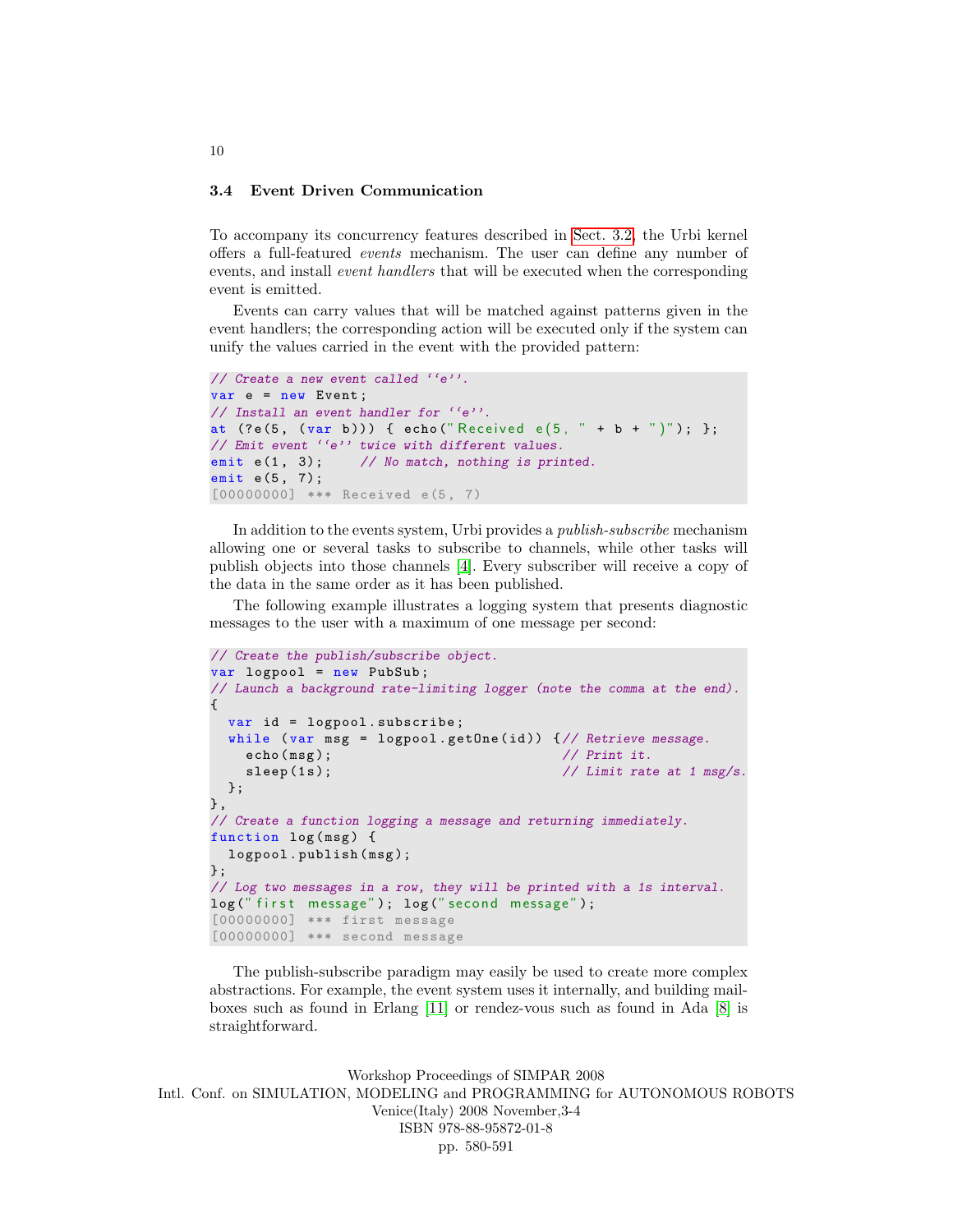### 3.5 Features for Robotics

Other features were specifically designed to make the implementation of robotics applications easier, but their description goes beyond the scope of this paper. Groups allow to manipulate a set of equivalent objects as a whole.

```
class Leg {
  // Leg constructor, invoked by ''new''.
  function init(name) { var this name = name; };
  function walk () \{ \text{echo("Leg " + name + " walking."); } \};};
var legl = new Leg (" left"); var legr = new Leg (" right");
var legs = new Group (legl, legr);
legs . walk ();
[00000000] *** Leg left walking .
[00000000] *** Leg right walking .
// Queries to a group yield groups of values to enable chaining queries.
legs . name ;
[00000000] Group ["left", "right"]
legs.name = "central";legr . name ;
[00000000] " central"
```
## <span id="page-10-0"></span>4 Future Work

As described in [Sect. 3.2,](#page-7-0) the Urbi kernel uses coroutines to implement concurrent control flows. It is likely that in a few years more and more robots will have multiple processors, either strongly connected and sharing memory, as in desktop multiprocessor systems, or loosely connected through a communication bus, as in distributed automotive high-end cars. We plan to implement support for those two configurations through the use of automatic remote calls, thus allowing the user to balance the load between the processors. We then plan to add live code migration to Urbi, paving the way to fault tolerance and automatic reconfiguration.

### <span id="page-10-1"></span>5 Conclusion

We introduced the Urbi platform as it is today. Since previous versions [\[1,](#page-11-0) [2\]](#page-11-1) the core programming language, URBISCRIPT, and its Virtual Machine (VM) were completely redesigned to provide a richer set of features tailored for the development of robotic applications. A significant part of the efforts was devoted to the establishment of standard interface to cope with the diversity between existing components and the unstoppable creativity of newcomers. Our approach was successfully used to deploy a few complex applications on top of several very different robots. Yet much remains to be done to achieve the level of standardization that a mature robotic market needs to finally be able to hold its promises: a robot in every home, or almost.